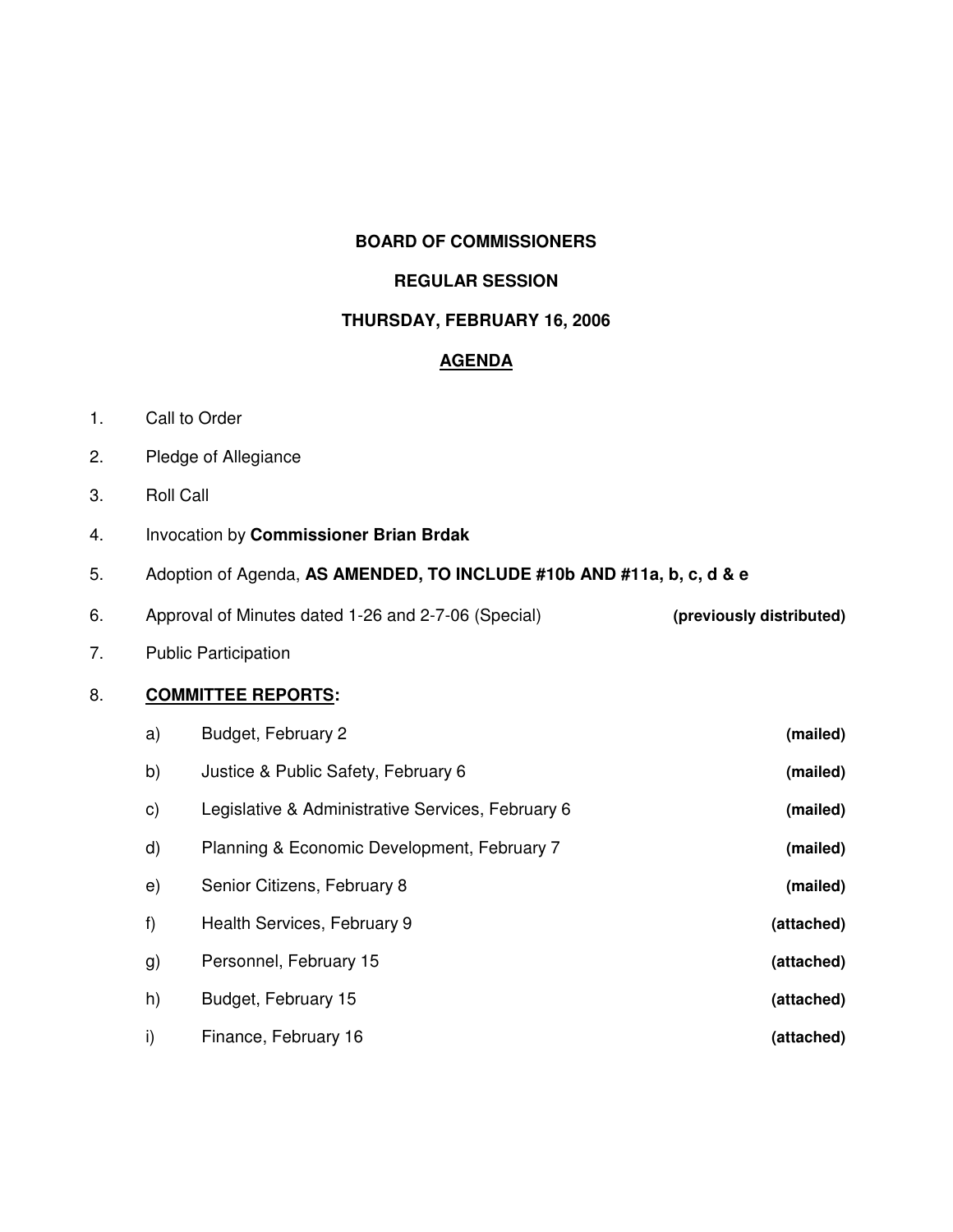# 9. **RESOLUTIONS:**

|     | a)                                                         | Building Dedication – St. Peter Lutheran Church of Macomb (offered<br>by Rengert; include Brandenburg; recommended by JPS Committee<br>on 2-6-06)                                                                       | (attached) |  |  |
|-----|------------------------------------------------------------|-------------------------------------------------------------------------------------------------------------------------------------------------------------------------------------------------------------------------|------------|--|--|
|     | b)                                                         | Commemorating Mount Calvary Lutheran Church - 80 <sup>th</sup> Anniversary<br>(offered by Sauger; recommended by Personnel Committee on 2-15-06)                                                                        | (attached) |  |  |
|     | c)                                                         | Support Approving the Michigan Department of Transportation Pedestrian<br>Bridge Grant for the Macomb Orchard Trail (recommended by Finance<br>Committee on 2-16-06)                                                    | (attached) |  |  |
|     | d)                                                         | Commemorating St. Margaret of Scotland Church in St. Clair Shores -<br>50 <sup>th</sup> Anniversary (offered by Kennard and Crouchman; recommended<br>by Finance Committee on 2-16-06; awaiting background information) |            |  |  |
|     | e)                                                         | Commending Commissioner Diana Kolakowski for Outstanding Public<br>Service (offered by Board Chair on behalf of Board; recommended by<br>Finance Committee on 2-16-06)                                                  | (attached) |  |  |
|     | f)                                                         | Commending Loretta Hall Lancaster $-50th$ Birthday (offered by Haggerty;<br>recommended by Finance Committee on 2-16-06)                                                                                                | (attached) |  |  |
| 10. | Items Waived by Community Services Committee Chair:        |                                                                                                                                                                                                                         |            |  |  |
|     | a)                                                         | Authorize MSU Extension to Accept Funds from Flagstar Bank,<br>Habitat for Humanity and Leaps and Bounds for Housing Program                                                                                            | (mailed)   |  |  |
|     | b)                                                         | Authorize Community Services Agency to Receive Funds to Provide<br>Home Energy Crisis Assistance for Low Income Families                                                                                                | (attached) |  |  |
| 11. | Items Waived by Operational Services Committee Vice-Chair: |                                                                                                                                                                                                                         |            |  |  |
|     | a)                                                         | Approval of Schematic Design for Hall Road Warehouse Facility                                                                                                                                                           | (attached) |  |  |
|     | b)                                                         | Approval of Schematic Design for Relocation of IT Department to<br><b>Clemens Center</b>                                                                                                                                | (attached) |  |  |
|     | C)                                                         | Approval of Low Impact Design for Parking Lot at Former Site of<br>Bell Forklift and Muffler Shop Property                                                                                                              | (attached) |  |  |
|     | d)                                                         | Authorize Demolition of Two Residential Homes Located at Future<br>Site of 42-2 District Court, New Baltimore                                                                                                           | (attached) |  |  |
|     | e)                                                         | Authorize Disposal of Property Located on Roy Street in City of<br>St. Clair Shores                                                                                                                                     | (attached) |  |  |